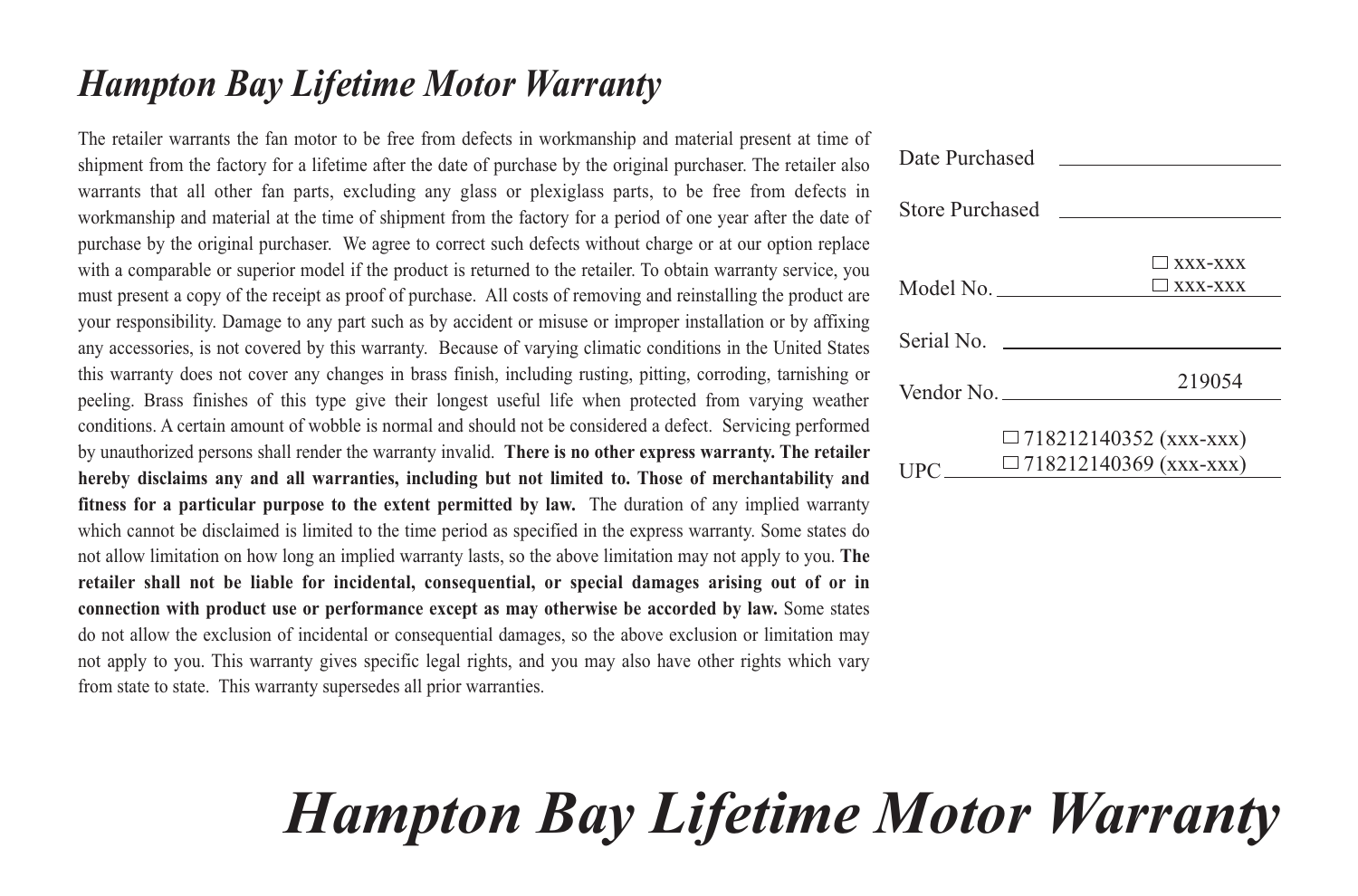## **Table of Contents**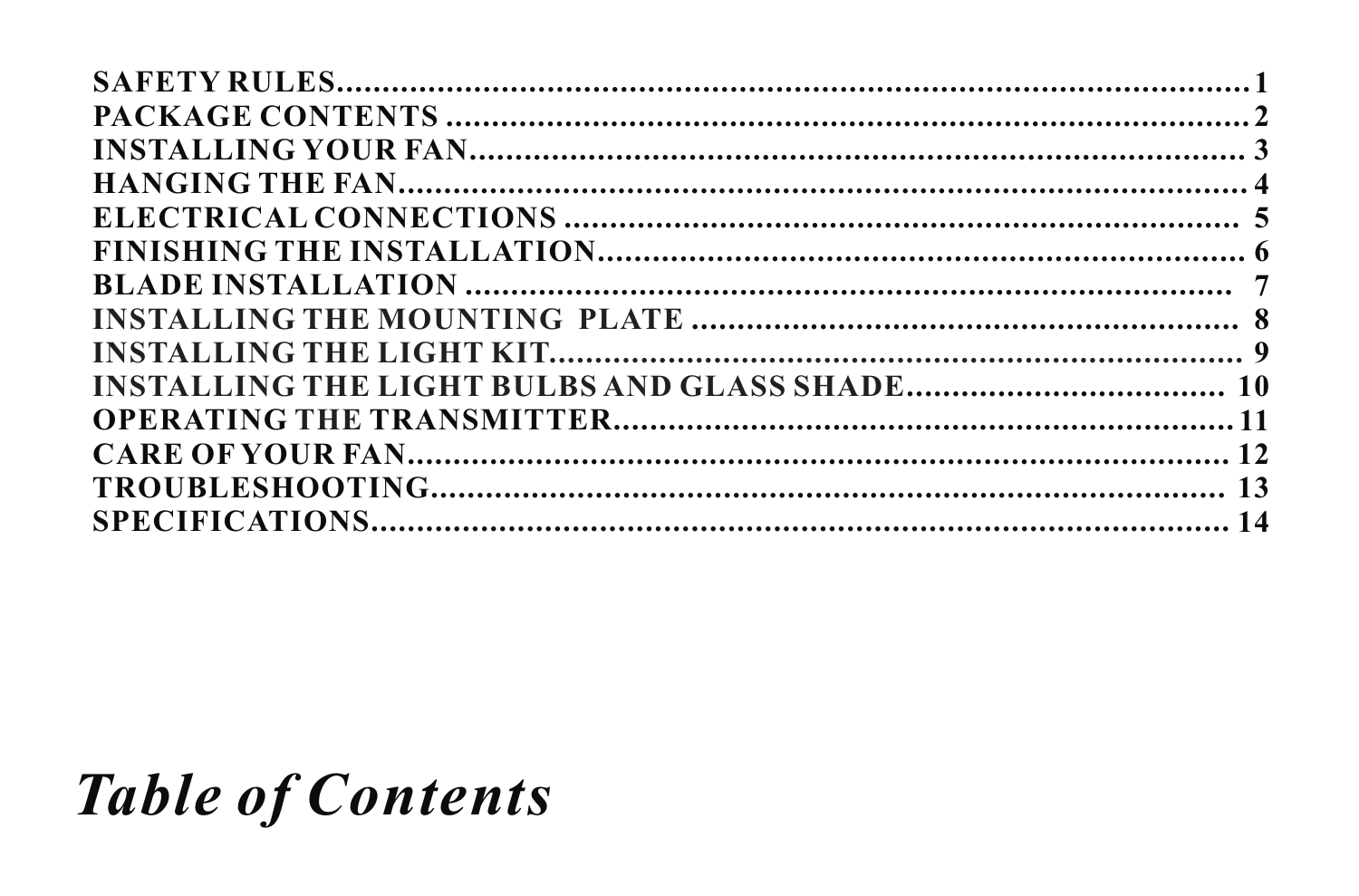1. Before you begin installing the fan, **shut power off** at the circuit breaker or the fuse box.

2. Be cautious! Read all instructions and safety information before installing your new fan. Review accompanying assembly diagrams.

3. Make sure that all electrical connections comply with local codes, ordinances, or National Electrical Codes. Hire a qualified electrician or consult a do-it-yourself wiring handbook if you are unfamiliar with installing electrical wiring.

4. Make sure the installation site you choose allows the fan blades to rotate without any obstructions. Allow a minimum clearance of 7 feet from the floor and 18 inches from the tip of the blades to the wall.

5. If you are mounting the fan to a ceiling outlet box, use U.L. Listed metal octagonal outlet box marked "Acceptable for fan support". Secure the box directly to the building structure. The outlet box and its support must be able to support the moving weight of the fan. (at least 35 lbs.) **Do not use a plastic box.**

6. **Caution:** To reduce the risk of personal injury use only the screws provided with the outlet box.

7. If you are mounting the fan to a joist, make sure it is able to support the moving weight of the fan (at least 50 lbs.).

8. After you install the fan, make sure that all mountings are secured to prevent the fan from falling.

9. Do not insert anything into the fan blades while the fan is operating.

10. Turn the fan off and wait for it to stop completely before changing the fan direction.

**ATTENTION:** The Energy Policy Act of 2005 requires this fan to be equipped with a 190 watt limiting device. If lamping exceeds 190 watts, the ceiling fan's light kit will shut off automatically.

**NOTE:** The important safeguards and instructions appearing in this manual are not meant to cover all possible conditions and situations that may occur. It must be understood that common sense, caution and care are factors which can not be built into this product. These factors must be supplied by the person(s) installing, caring for and operating the unit.

#### **NOTE** READ AND SAVE ALL INSTRUCTIONS!

#### **WARRING**

TO REDUCE THE RISK OF FIRE, ELECTRIC SHOCK, OR OTHER PERSONAL INJURY, MOUNT FAN ONLY TO A U.L. LISTED OUTLET BOX OR SUPPORTING SYSTEM MARKED ACCEPTABLE FOR FAN SUPPORT AND USE MOUNTING SCREWS AND LOCK WASHERS PROVIDED WITH THE OUTLET BOX, MOST OUTLET BOXES COMMONLY USED FOR THE SUPPORT OF LIGHTING FIXTURES ARE NOT ACCEPTABLE FOR FAN SUPPORT AND NEED TO BE REPLACED. CONSULT A QUALIFIED ELECTRICIAN IF IN DOUBT.

TO REDUCE THE RISK OF PERSONAL INJURY, DO NOT BEND THE BLADE HOLDERS WHILE INSTALLING, BALANCING THE BLADES, OR CLEANING THE FAN. DO NOT INSERT FOREIGN OBJECTS BETWEEN ROTATING FAN BLADES.

TO REDUCE THE RISK OF FIRE OR ELECTRIC SHOCK, DO NOT USE THIS FAN WITH ANY SOLID-STATE SPEED CONTROL DEVICE.

# *1. Safety Rules*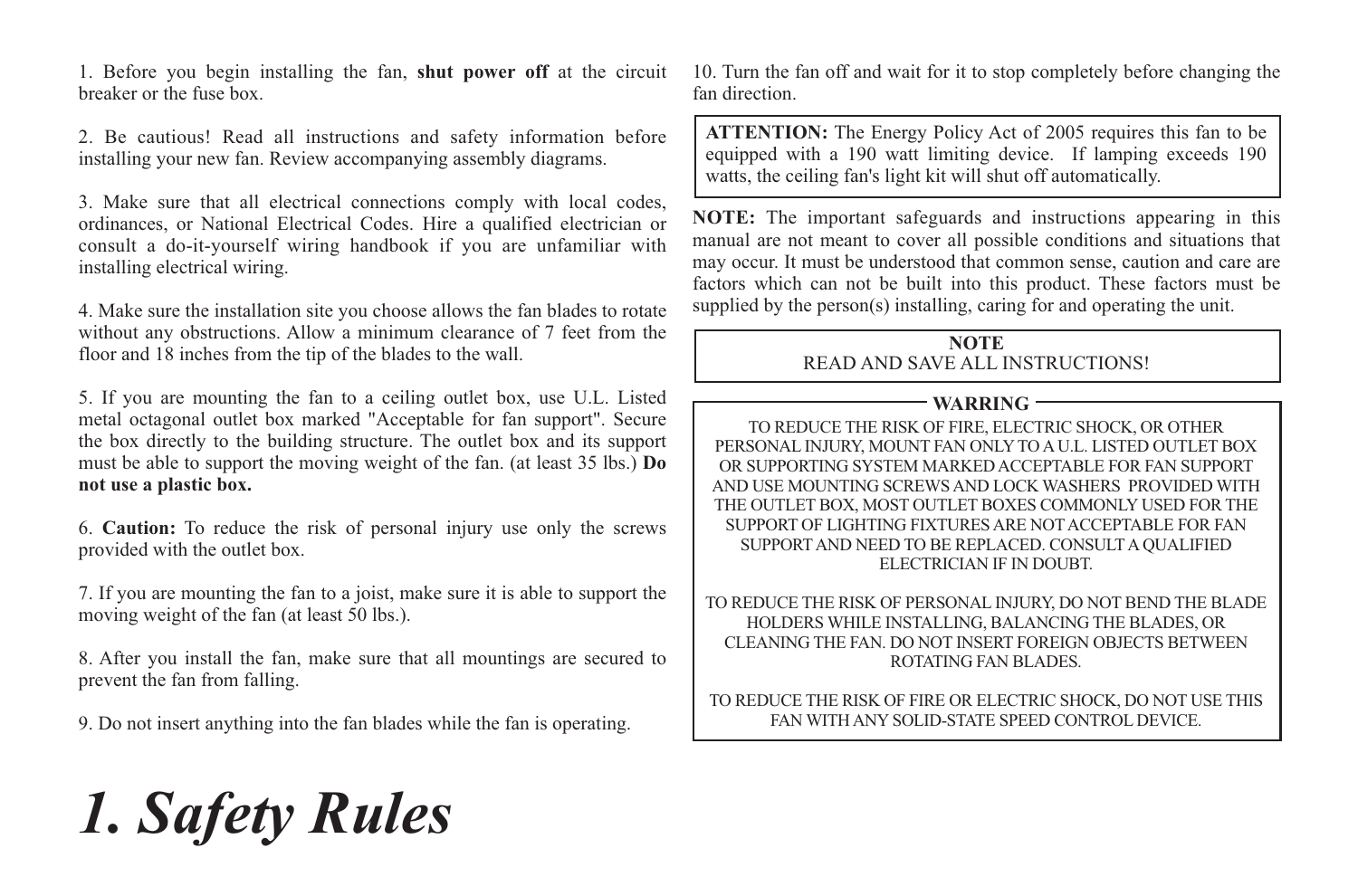



Unpack your fan and check the contents. You should have the following items;

- 1 Fan blades (4)
- 2. Hanger bracket<br>3. Canony
- Canopy
- 4. Canopy cover
- 5a. Standard downrod assembly
- 5b. Minimum-length downrod (for close to the ceiling installation only)
- 6. Coupling cover
- 7. Fan motor assembly
- 8. Mounting plate<br>9. Light kit
- Light kit
- 10. Glass shade
- 11. Receiver+6 wire nuts
- 12. Transmitter+holder+2 mounting screws
- 13. 40 Watt candelabra bulbs (3)
- 14. Balancing kit
- **a. Mounting Hardware:** Wire nuts (3 Pcs.)
- **b. Blade Attachment Hardware:**

3/16" x 12.3mm Screws (13 PCs.) Fiber washers (13 Pcs.)

*Package Contents 2.*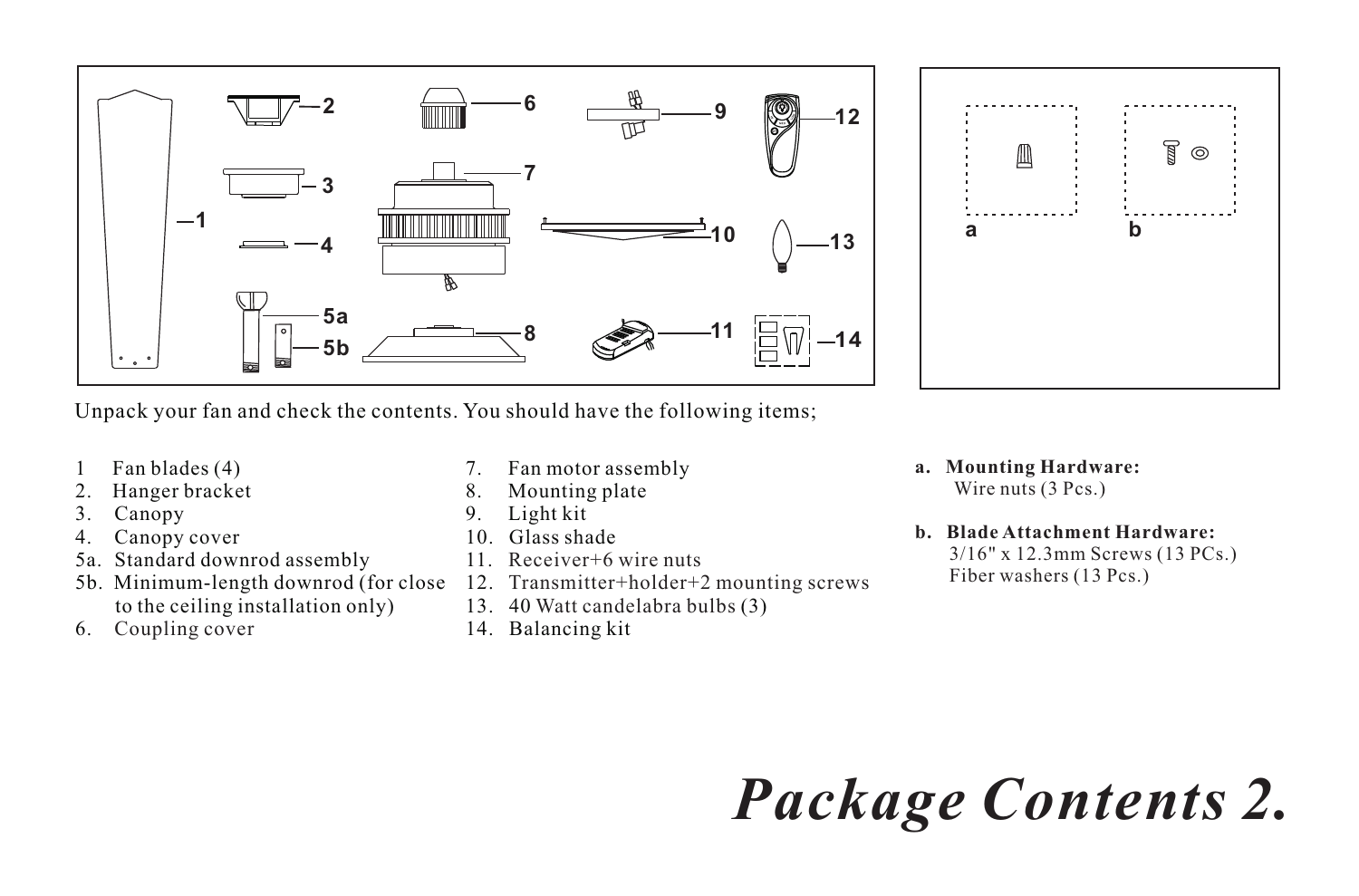### **Tools Required**

Phillips screw driver; slotted screw driver; stepladder; wire cutters; electrical tape.

### **Mounting Options**

If there isn't an existing mounting box, then read the following instructions. Disconnect the power by removing fuses or turning off circuit breakers.

Secure the outlet box directly to the building structure. Use appropriate fasteners and building materials. The outlet box and its support must be able to fully support the moving weight of the fan (at least 50 lbs.). Use a UL Listed metal outlet box. Do not use a plastic outlet box.

Figure 1, 2 and 3 are examples of different ways to mount the outlet box.

**Note:** You may need a longer downrod to maintain proper blade clearance when installing on a steep, sloped ceiling. Longer downrods are available from your Hampton Bay dealer.

To hang your fan where there is an existing fixture but no ceiling joist, you may need to install a hanger bar as shown in Fig. 4 (available at your Hampton Bay dealer).



# *3. Installing Your Fan*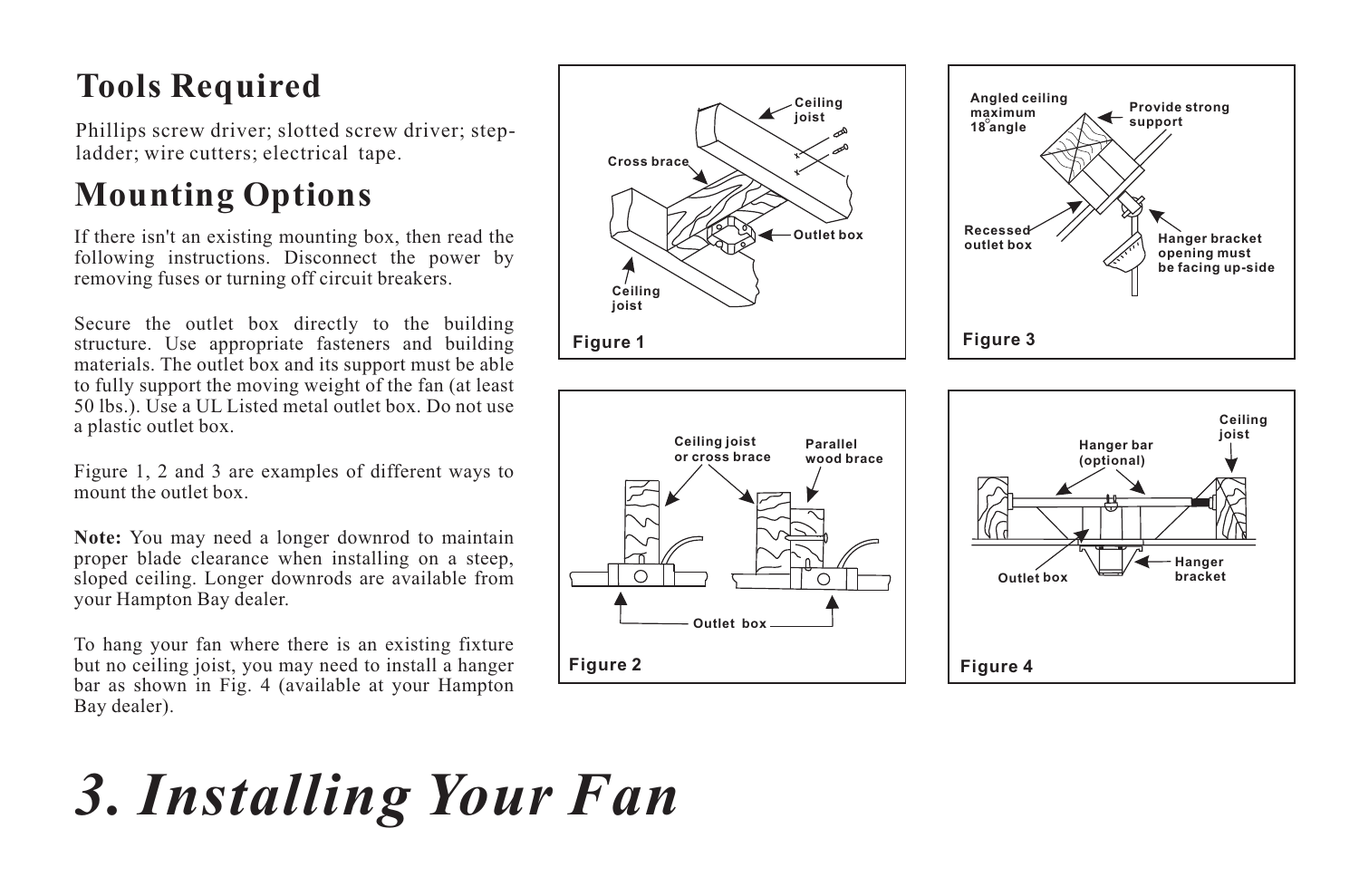**REMEMBER** to turn off the power. Follow the steps below to hang your fan properly:

**Step 1**. Secure the hanger bracket to the ceiling outlet box using screws included with your outlet box, lock washers included with the fan. (Fig.5)

**Step 2.** Loosen the two set screws and remove the hitch pin and lock pin in the top coupling of the motor assembly. (Fig.6)

**Step 3.** Remove hanger ball from downrod assembly by loosening set screw, removing the cross pin, and sliding ball off rod.  $(Fig.7)$ 

**Step 4.** Carefully feed fan wires up through the downrod. (Fig. 8) Thread the rod into the coupling. Next line up holes and replace lock pin and hitch pin. Tighten set screws.

**Step 5.** Slip coupling cover, canopy cover and canopy onto downrod. (Fig.9) Carefully reinstall hanger ball onto rod being sure that cross pin is in correct position, set screws are tighten and wires are not twisted.

**Step 6.** Now lift motor assembly into position and place hanger ball into hanger bracket. Rotate until the check groove has dropped into the registration slot and seats firmly. (Fig. 10) Rod should not rotate if this is done correctly.



**Hanger ball**

*Hanging the Fan 4.*

**Downrod**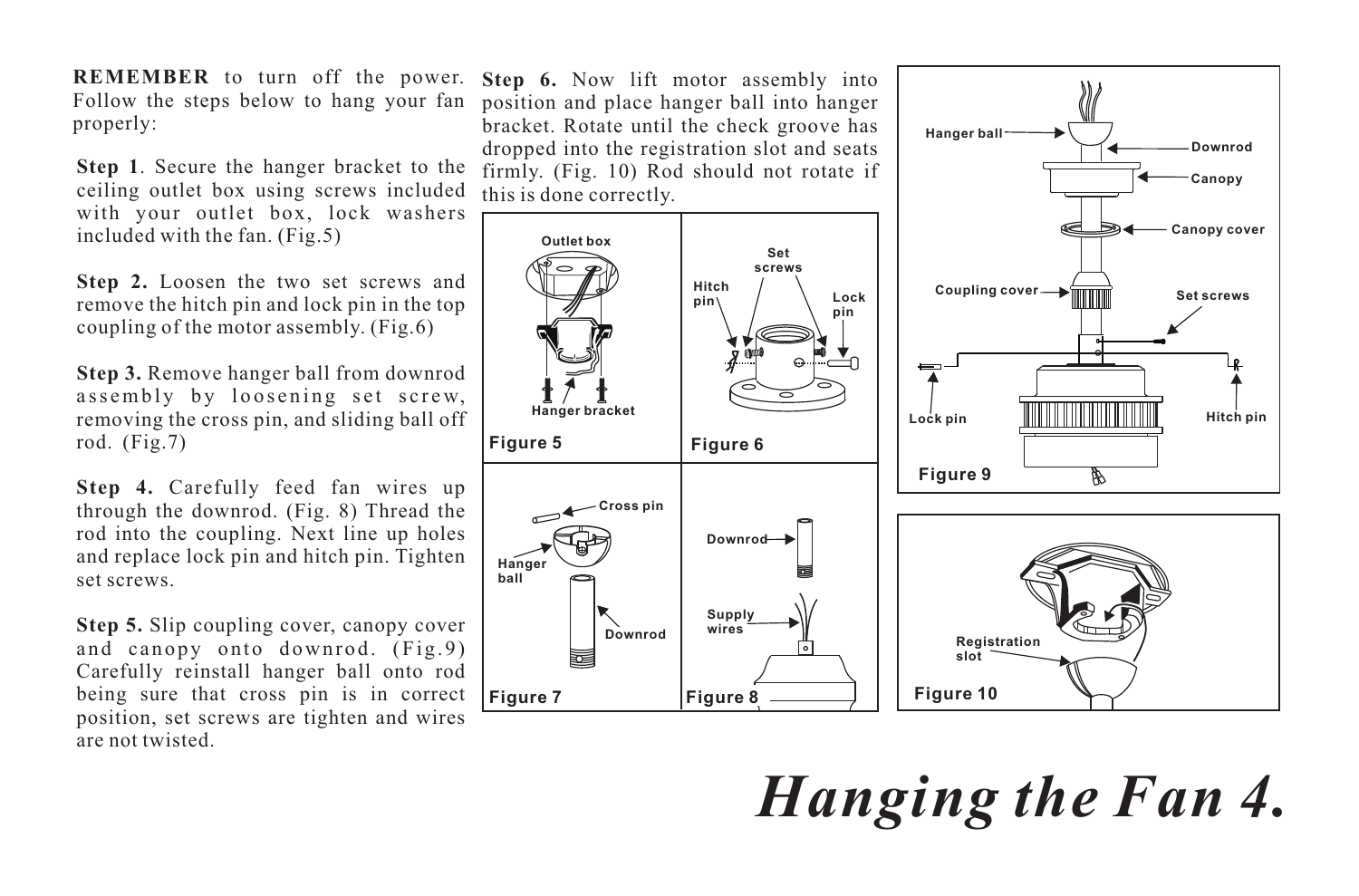**WARNING:** To avoid possible electrical shock be sure electricity is turned off at the main fuse or breaker box before wiring.

**NOTE:** The Hand Held Remote or Wall Control units included with your ceiling fan are equipped with 16 code combinations to prevent possible interference from or to other remote units. The dip switches on your Receiver and Transmitter units have been preset at the factory, please re-check to make sure the switches on both units are set to the same positions. The frequency settings should be changed only in case of interference or if a second or more remote controlled ceiling fans are installed in the same structure. Any code combination will operate the ceiling fan and light as long as the Receiver and Transmitter units are set to the same codes (Fig. 11)

**Step 1.** Insert Receiver into Hanger Bracket with the flat side of the Receiver facing the ceiling. (Fig. 12)

**Step 2.** Motor to Receiver Electrical Connections: Connect the WHITE wire from the fan to the WHITE wire marked "TO MOTOR N" from the Receiver. Connect the BLACK wire from the fan to the BLACK Wire

marked "TO MOTOR L" from the Receiver. Connect the BLUE wire from the fan to the BLUE wire marked "For Light" from the Receiver. **NOTE:** If your ceiling fan features an UP Light: Connect the ORANGE wire from the fan to the ORANGE wire marked "For Up Light" from the Receiver. Otherwise disregard this step and proceed to secure all wire connections with the plastic wire nuts provided. (Fig. 13 )

**Step 3.** Receiver to House Supply Wires Electrical Connections: Connect the WHITE wire (Neutral) from the outlet box to the WHITE wire marked "AC in N" from the receiver. Connect the BLACK wire (Hot) from the outlet box to the BLACK wire marked "AC in L" from the receiver. Secure all wire connections with the plastic wire nuts provided. (Fig. 13

**Step 4.** If your outlet box has a GROUND wire (Green or Bare Copper) connect this wire to the Hanger Ball and Hanger Bracket Ground wires. If your outlet box does not have a Ground Wire, then connect the Hanger Ball and Hanger Bracket Ground Wires together. Secure wire connection with the plastic wire nut provided. (Fig. 13 )

After all connectors are made, check to make sure there are no loose strands. As an additional precaution we suggest to secure the plastic wire connectors to the wires with electrical tape.

## *5. Electrical Connections*

**Note:** Fan must be installed at a maximum distance of 40 feet from the transmitting unit for proper signal transmission between the transmitting unit and the fan's receiving unit.



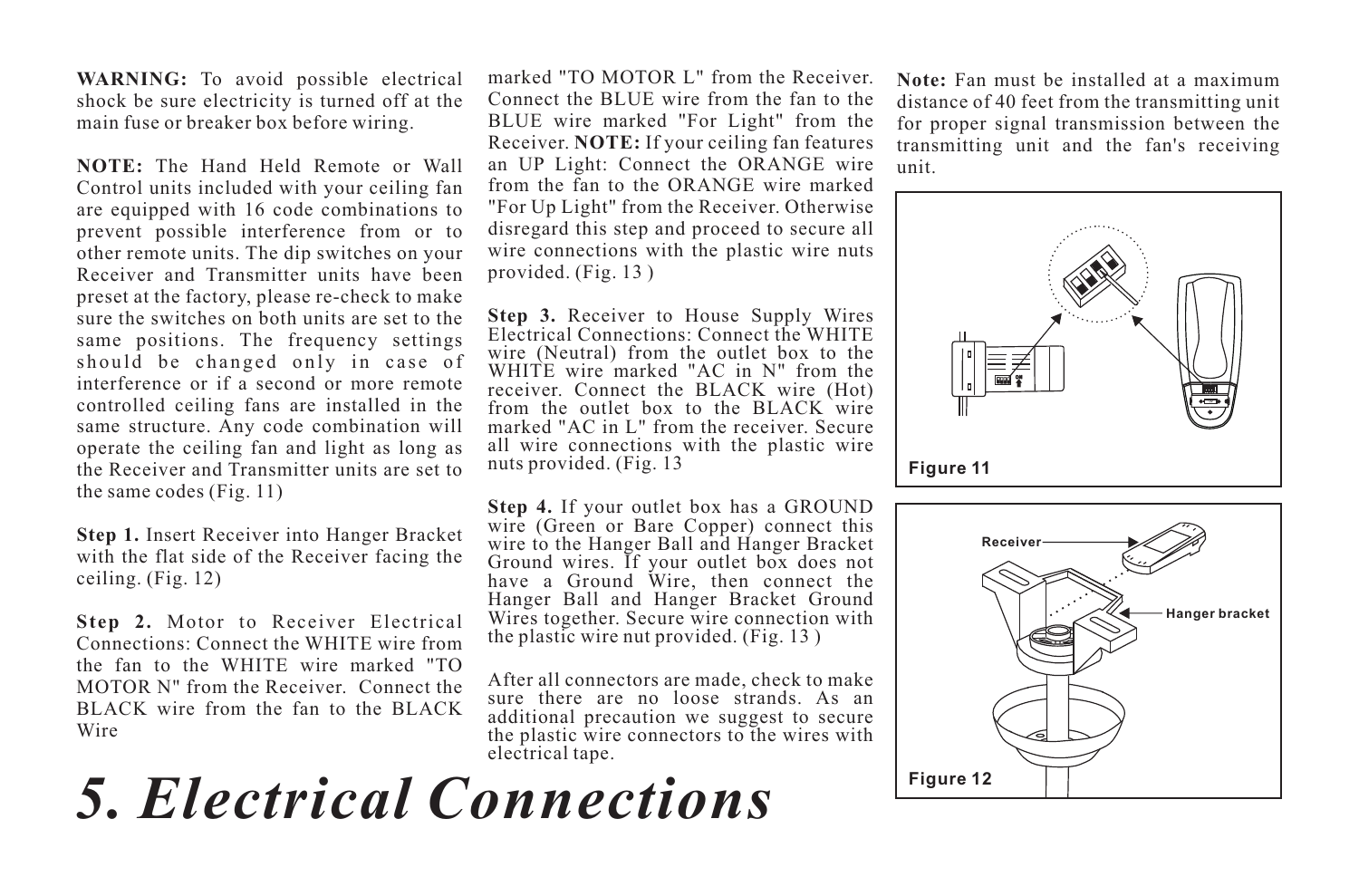

#### **6. Finishing the Installation**

Step 1. Remove 1 of 2 screws from the hanger bracket.

Step 2. Slide the canopy up to ceiling and over the screw on hanger bracket. Rotate canopy clockwise and tighten the screws. Next, while holding the canopy with one hand, slide the canopy cover over the screws and rotate clockwise until tight. **Note:** adjust the canopy screws as necessary until the canopy and canopy cover are snug. (Fig. 14)



### **7. Blade installation**

Rotate motor until holes become visible through the motor access window. Align the holes from the blade to the holes from the motor and secure in place with screws and fiber washers provided. (Fig. 15)

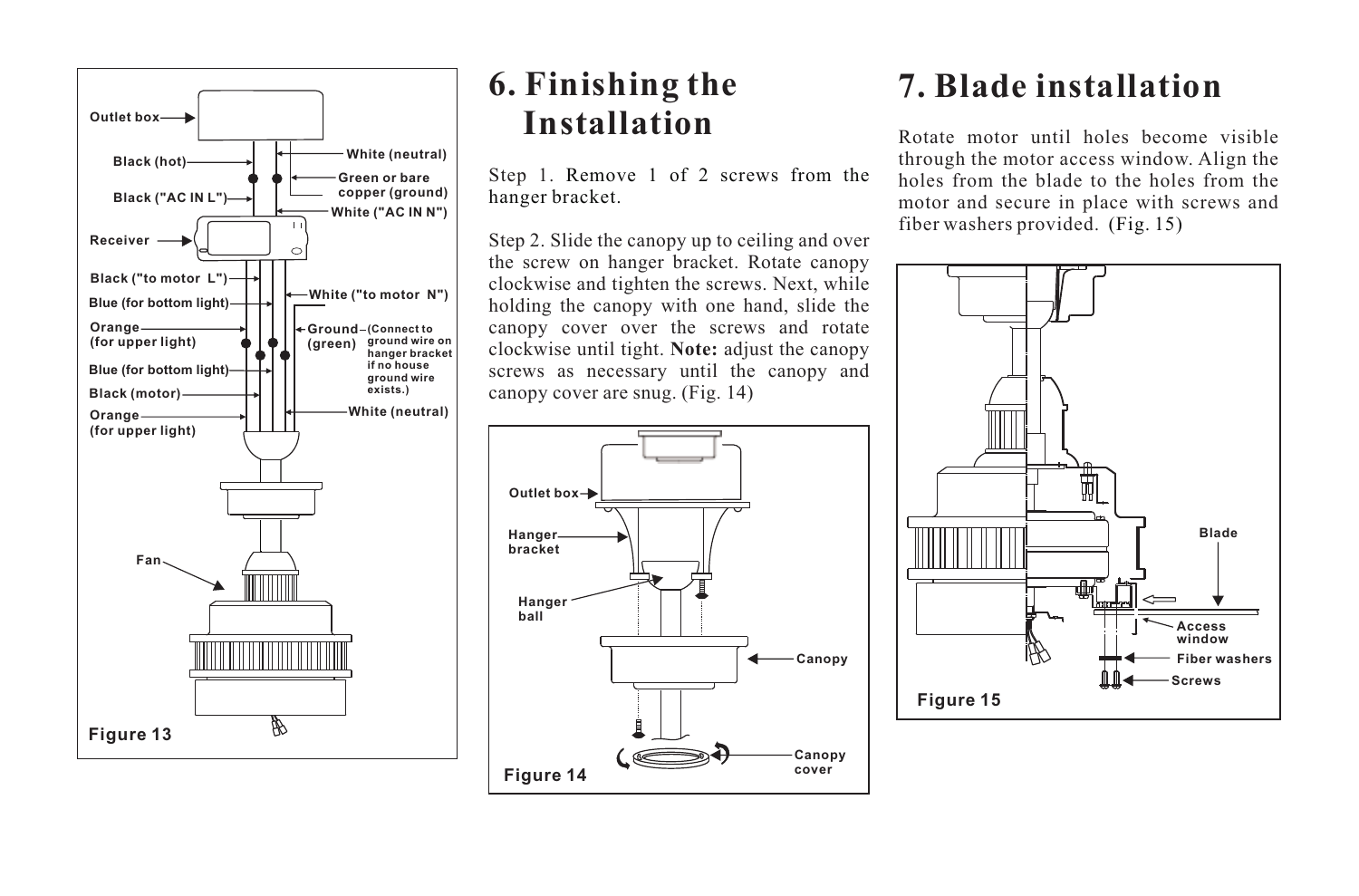#### **8. Installing the mounting plate**

**Step 1.** Remove 1 of 3 screws from the mounting ring and loosen the other 2 screws. (Do not remove)

**Step 2.** Place the mounting plate key holes over the 2 screws previously loosened from the mounting ring, turn mounting plate until it locks in place at the narrow section of the key holes. Secure by tightening the 2 screws previously loosened and the one previously removed. (Fig. 16).



#### **9. Installing the light Kit**

**NOTE**: Before starting installation, disconnect the power by turning off the circuit breaker or removing the fuse at fuse box.

- 1. Remove 1 of 3 screws from the mounting plate and loosen the other 2 screws. (Do not remove)
- 2. Raise and hold the light kit close to the mounting plate and proceed to do the wire connections. Connect the white wire connectors from the light kit and fan, follow the same procedure with the black wire connectors. (Fig. 17)
- 3. Place the light kit key holes over the 2 screws previously loosened from the mounting plate, turn light kit until it locks in place at the narrow section of the key holes. Secure by tightening the 2 screws previously loosened and the one previously removed.

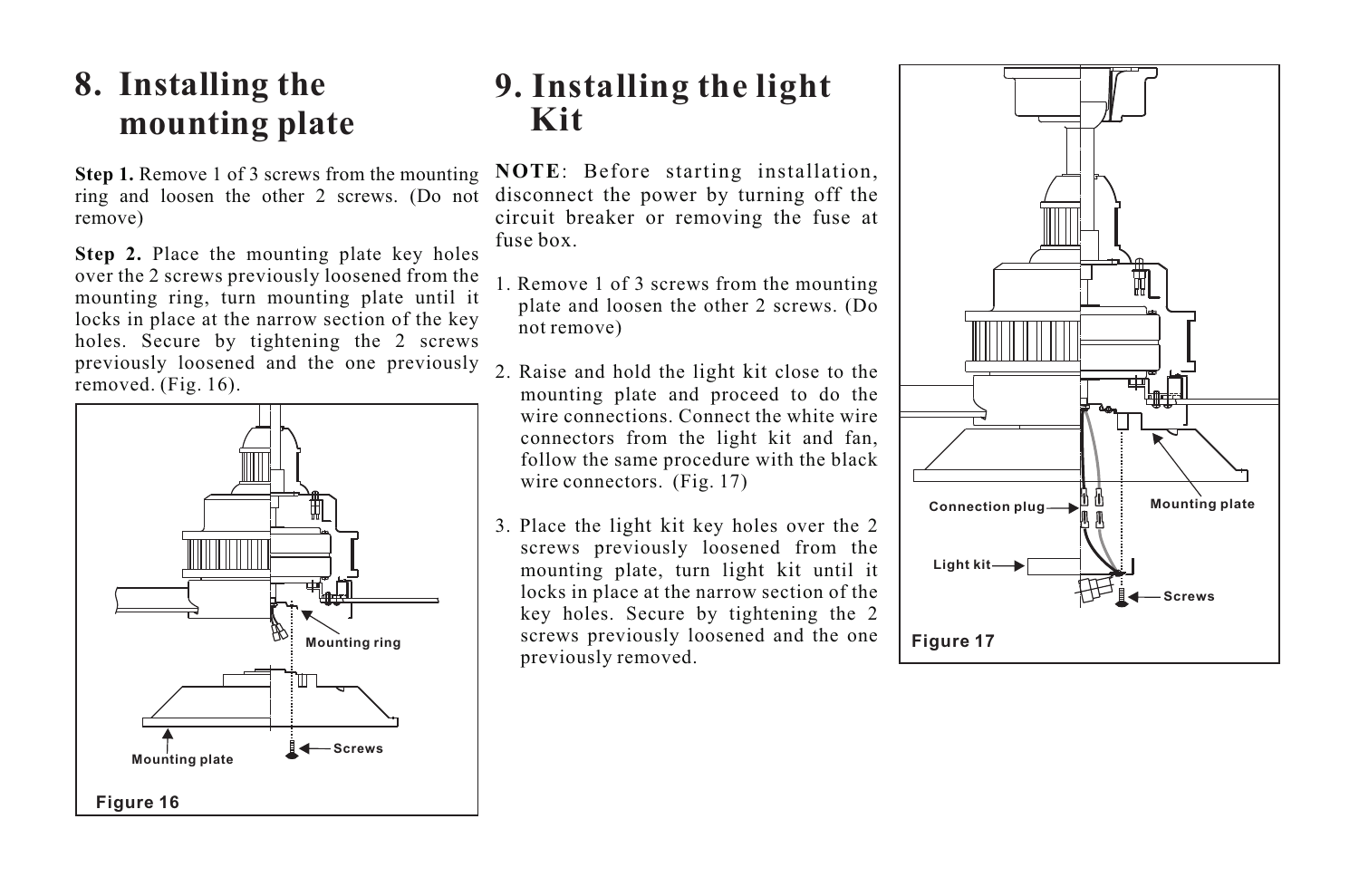#### **10. Installing the light bulbs and glass shade**

**NOTE**: Before starting installation, disconnect the power by turning off the circuit breaker or removing the fuse at fuse box.

**ATTENTION:** The Energy Policy Act of 2005 requires this fan to be equipped with a 190 watt limiting device. If lamping exceeds 190 watts, the ceiling fan's light kit will shut off automatically.

- 1. Install 3 x 40W candelabra bulbs (included).
- 2. Remove the 4 screws from the glass shade assembly. Raise and hold the glass shade assembly close to the mounting plate and secure with the screws previously removed. (Fig. 18)
- 3. Restore power, your light kit is ready for operation.

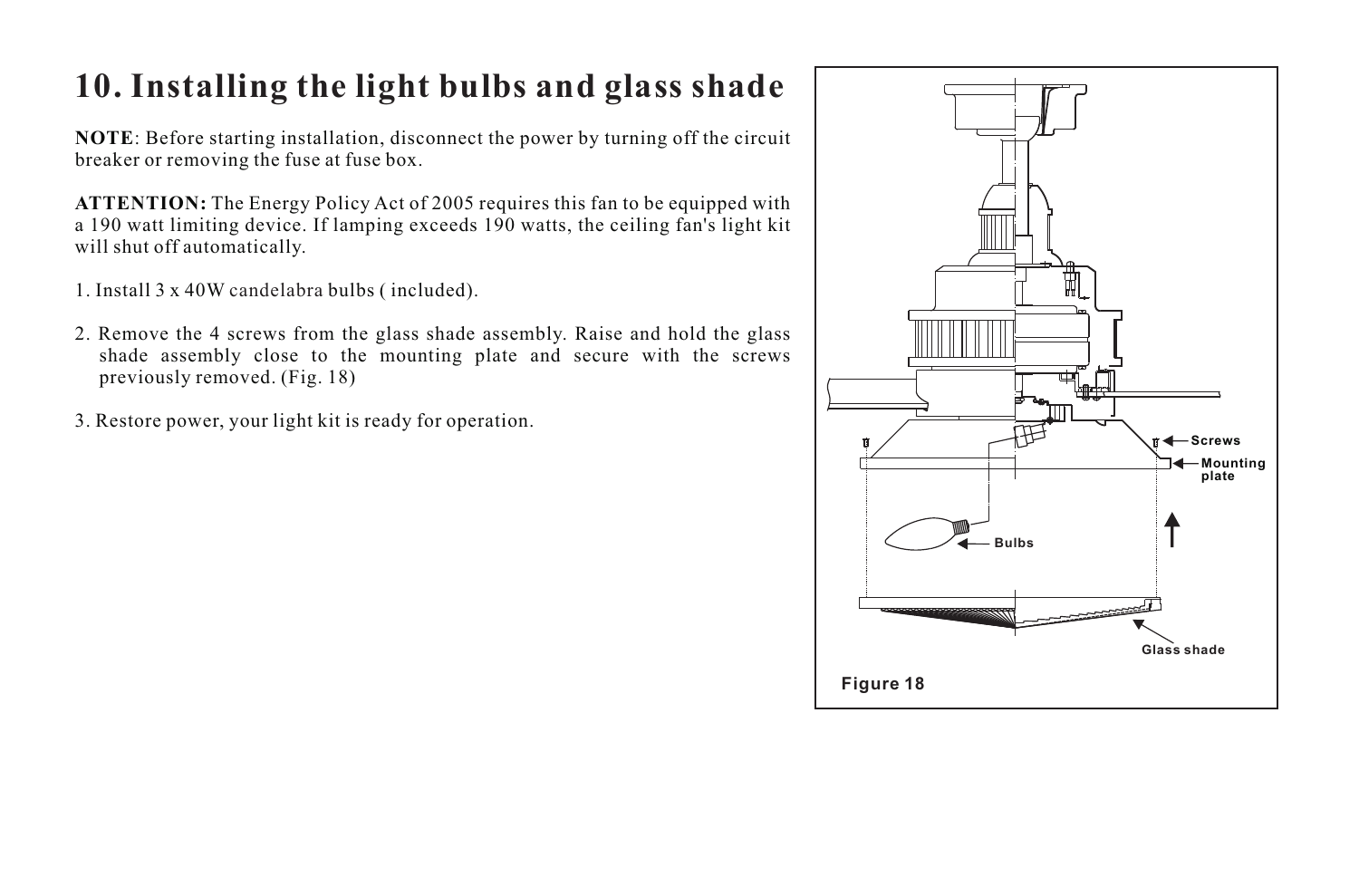#### **Installing the battery:**

Install **12V MN21/A23** battery (not included), to prevent damage to transmitter, remove the battery if not used for long periods.



#### **Restore power to the ceiling fan and test for proper operation.**

1. **"HI, MED, LOW"** buttons:

These three buttons are used to set the fan speed as follows:

**LOW**=Low speed **MED**= Medium speed **HI**=High speed

2. **"OFF"** button:

This button turns the fan off.

3. The  $\sqrt{\frac{1}{2}}$  **"** button turns the light ON or OFF and also controls the brightness setting. Press and release the button to turn the light ON or OFF. Press and hold the button to set the desired brightness. The light key has an auto-resume, it will stay at the same brightness as the last time it was turned off.



Speed settings for warm or cool weather depend on factors such as the room size, ceiling height, number of fans, etc.

The Reverse switch is located on the top of the motor housing. Slide the switch to the Left for warm weather operation. Slide the switch to the Right for cool weather operation.

**NOTE**: Wait for fan to stop before changing the setting of the slide switch.

Warm weather - (Forward) A downward air flow creates a cooling effect as shown in Figure 21. This allows you to set your air conditioner on a higher setting without affecting your comfort.

Cool weather - (Reverse) An upward airflow moves warm air off the ceiling area as shown in Figure 22. This allows you to set your heating unit on a lower setting without affecting your comfort.

*Operating the Transmitter 11.*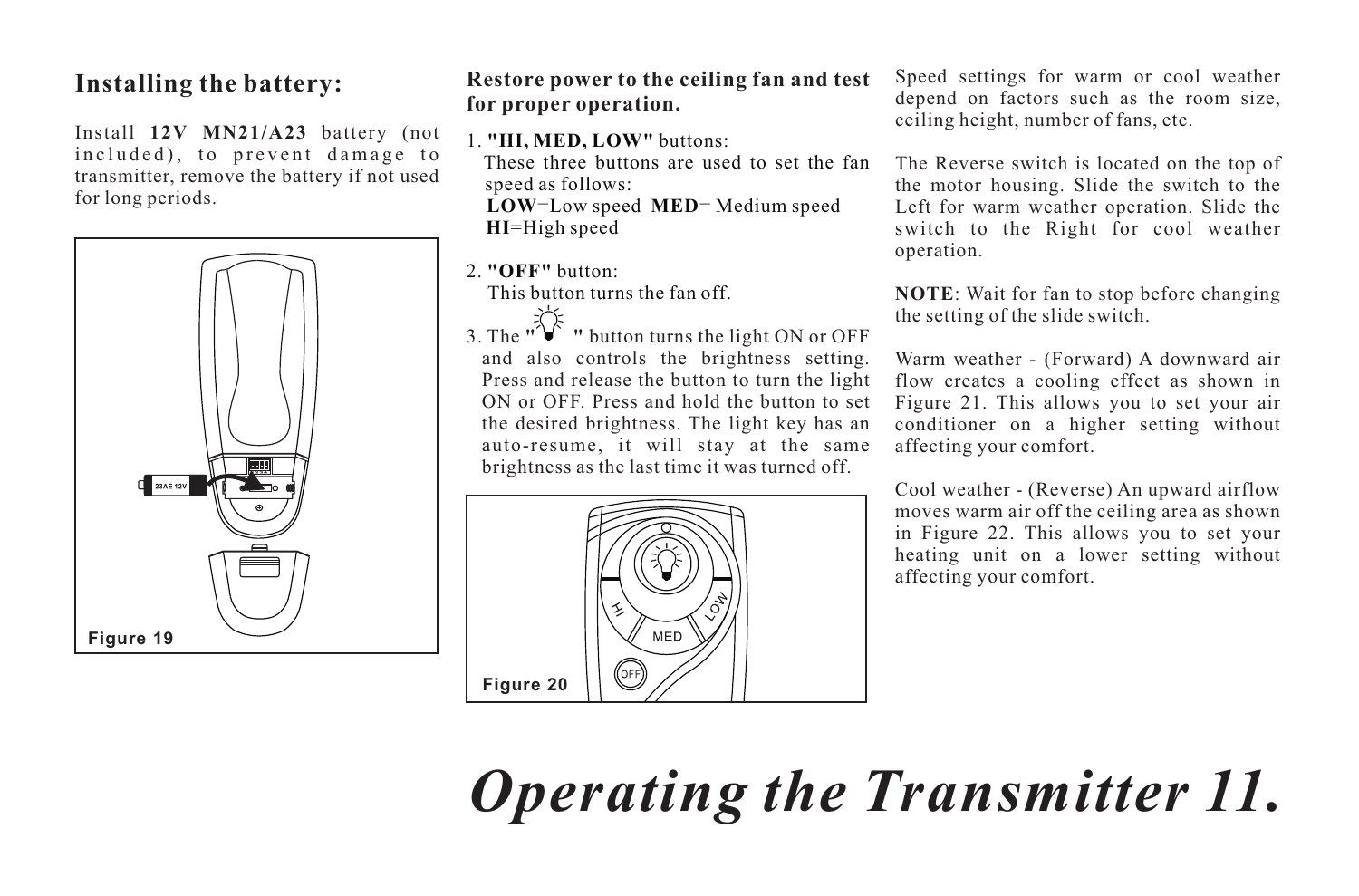



Here are some suggestions to help maintain your fan.

1. Because of the fan's natural movement some connections may become loose. Check the support connections, brackets and blade attachments twice a year. Make sure they are secure. (It is not necessary to remove fan from the ceiling).

2. Clean your fan periodically to help maintain its new appearance over the years. Use only a soft brush or lint free cloth to avoid scratching the finish. Plated finishes are sealed with lacquer to minimize discoloration or tarnishing. Do not use water when cleaning, this could damage the motor, wood blades or possibly cause an electrical shock.

3. If your fan is provided with wood veneer blades; you can apply a light coat of furniture polish for additional protection and enhanced beauty. Cover small scratches with a light application of shoe polish.

4. Use a lint free lightly damp cloth or duster to remove dust from the blades.

5. There is no need to oil your fan. The motor has permanently lubricated bearings.

6. If your fan is provided with glass shades, clean with lukewarm soapy water and a soft cloth or sponge. DO NOT IMMERSE GLASS SHADES IN HOT WATER. DO NOT PUT GLASS SHADES INTO AN AUTOMATIC DISHWASHER.

> **WARNING: Make sure the power is off at the electrical panel box Before you attempt any repairs. Refer to the section, "Making Electrical Connections".**

For any additional information on your Hampton Bay Ceiling Fan, please write to:

**THE HAMPTON BAY FAN & LIGHTING CO. P. O. Box 395 Norco, CA 92860**

**Call toll free 1-800-527-0998**

## *12. Care of Your Fan*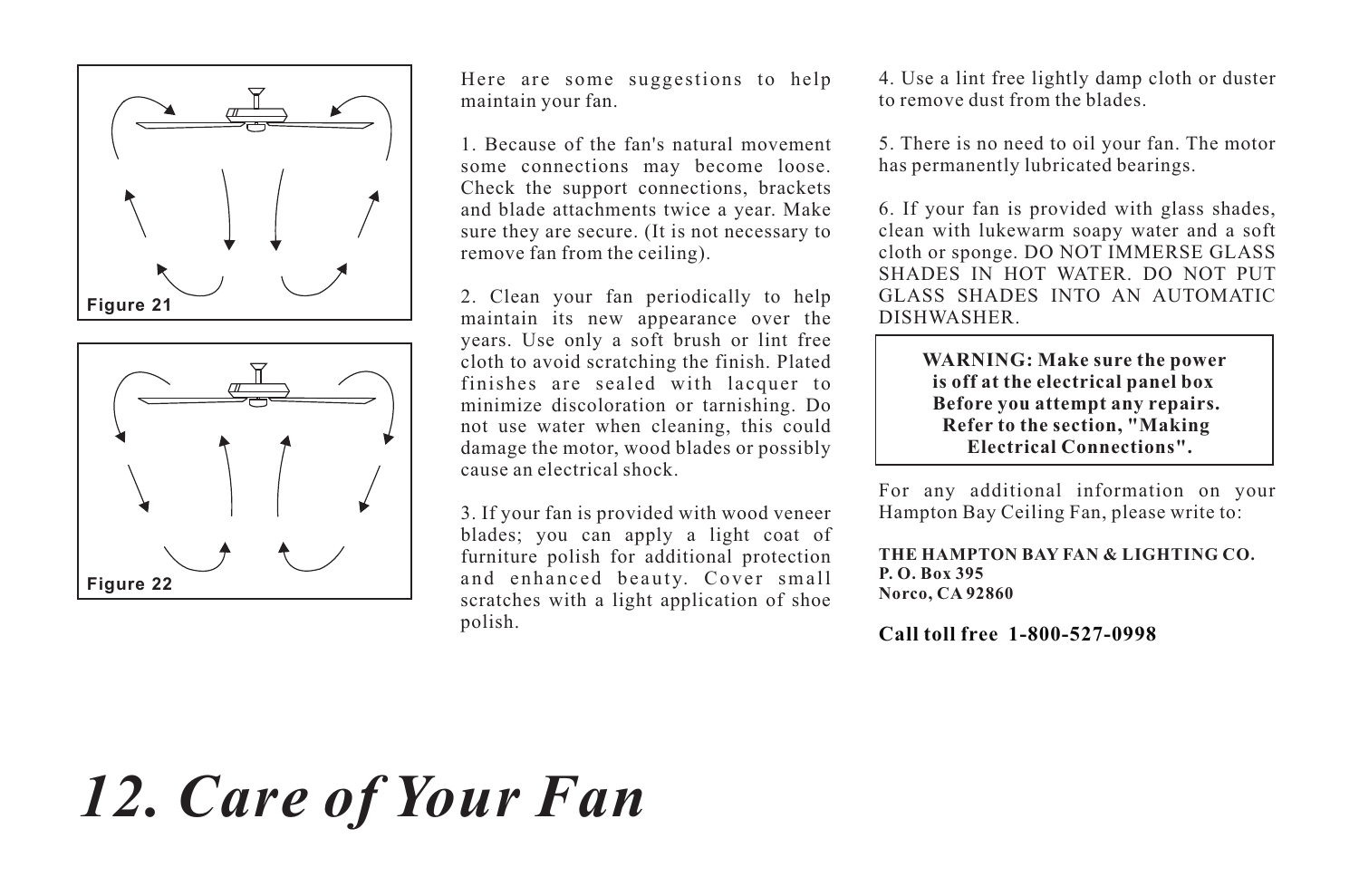| Problem                                       | <b>Solution</b>                                                                                                                                                                                                                                                                                                                                                                                                                                                                                                                                                                                                                                                                                                                                        |
|-----------------------------------------------|--------------------------------------------------------------------------------------------------------------------------------------------------------------------------------------------------------------------------------------------------------------------------------------------------------------------------------------------------------------------------------------------------------------------------------------------------------------------------------------------------------------------------------------------------------------------------------------------------------------------------------------------------------------------------------------------------------------------------------------------------------|
| Fan will not start.                           | 1. Check circuit fuses or breakers.<br>2. Check line wire connections to the fan and switch wire connections in the switch housing.<br><b>CAUTION: Make sure main power is off.</b><br>3. Check to make sure the dip switches from the transmitter and receiver are set to the same frequency.                                                                                                                                                                                                                                                                                                                                                                                                                                                         |
| Fan sounds noisy.                             | 1. Make sure all motor housing screws are snug.<br>2. Make sure the screws that attach the fan blade bracket to the motor hub is tight.<br>3. Make sure wire nut connections are not rubbing against each other or the interior wall of the switch housing.<br><b>CAUTION:</b> Make sure main power is off.<br>4. Allow a 24-hour "breaking-in" period. Most noise associated with a new fan disappear during this time.<br>5. If using an optional light kit, make sure the screws securing the glassware are tight. Check that the light bulb<br>is also secure.<br>6. Do not connect the fan with a wall mounted variable speed control (s)<br>7. Make sure the upper canopy is a short distance from the ceiling. It should not touch the ceiling. |
| Remote control<br>malfunction.                | 1. Do not connect the fan with a wall mounted variable speed control (s).<br>2. Check to make sure the dip switches from the transmitter and receiver are set to the same frequency.                                                                                                                                                                                                                                                                                                                                                                                                                                                                                                                                                                   |
| Lights shut off and will<br>not come back on. | 1. This unit is equipped with a wattage limiting device. Lamping in excess of 190 watts will disable your ceiling<br>fan's light kit. To reset your light kit you must turn the power off and relamp, keeping the wattage under 190<br>watts. Restore power to your ceiling fan and continue normal operation.                                                                                                                                                                                                                                                                                                                                                                                                                                         |
| Fan Wobble.                                   | NOTE: All blade sets are grouped by weight. Because wood and plastic blades vary in density, the fan<br>may wobble even though blades are matched.<br>1. Make sure all blade attachment screws are tight.<br>2. Make sure Outlet box is secured to building structure, if necessary use the wood screws provided to<br>further secure outlet box to joist.<br>3. Make sure Hanger Bracket is secure to the outlet box, screws are tight.<br>4. Use the balancing kit provided if the wobble is excessive (follow instructions included with balancing kit)                                                                                                                                                                                             |

# *Troubleshooting 13.*